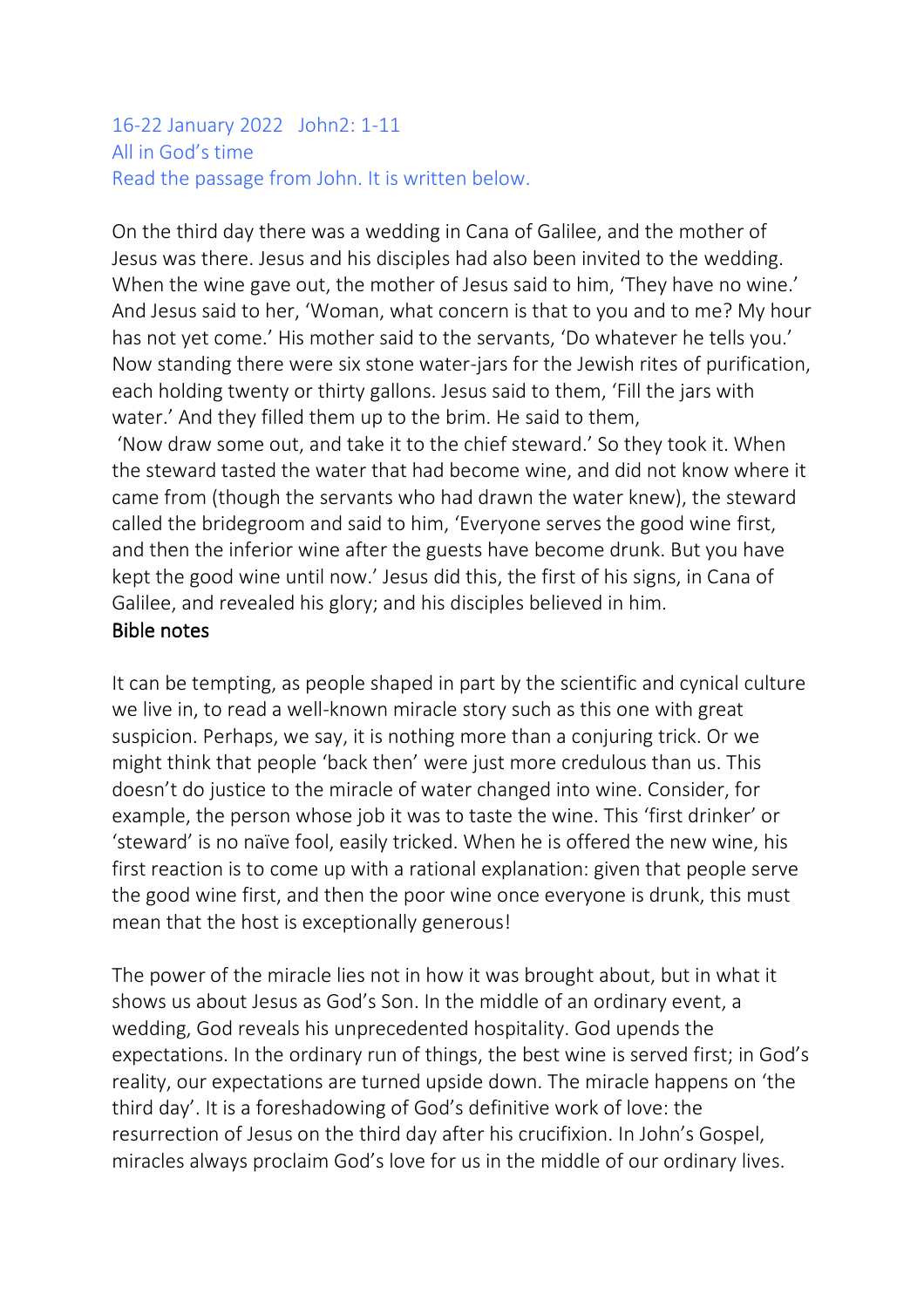## Reflection

*Spend a few moments thinking about what stands out for you from the Bible reading. This idea may help.*

John's Gospel makes repeated use of the notion of the 'third day'. It is a feature of Jesus' first miracle in John as well as, for example, the raising of Lazarus – and, of course, the Resurrection of Jesus. The 'third day' matters for John because it ties all the major miracles to God raising Jesus from the dead. What would it mean for us to act as people of the third day? If today is 'day one', then day three is 'the day after tomorrow'. People sometimes say, 'You never know what tomorrow may bring.' How much more is that true of the day after tomorrow? If we are people of the third day, what does this tell us about hope in God?

### Questions for reflection

*You may wish to use these questions and the picture to help you think about or discuss issues of sharing.*



#### **Questions**

- How do you feel when you are waiting for something to change?
- What ordinary things, in your life, would you like God to transform?
- And in your community, what ordinary things would you like God to transform?